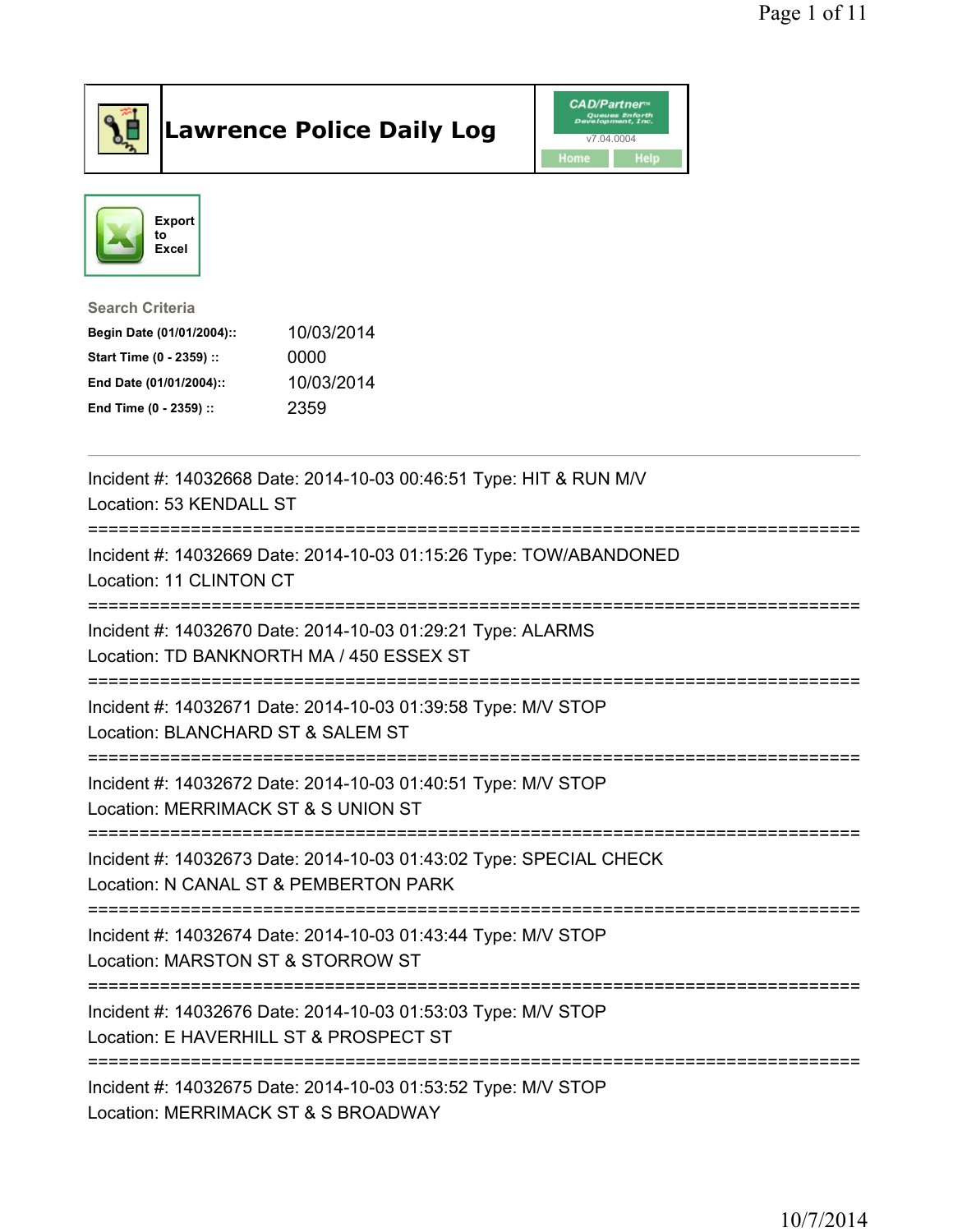| Incident #: 14032677 Date: 2014-10-03 01:58:45 Type: ALARMS<br>Location: TD BANKNORTH MA / 450 ESSEX ST                                    |
|--------------------------------------------------------------------------------------------------------------------------------------------|
| Incident #: 14032678 Date: 2014-10-03 02:09:10 Type: TOW OF M/V<br>Location: 428 ESSEX ST                                                  |
| Incident #: 14032679 Date: 2014-10-03 02:14:46 Type: M/V STOP<br>Location: CANAL ST & MILL ST                                              |
| Incident #: 14032680 Date: 2014-10-03 02:29:52 Type: M/V STOP<br>Location: JACKSON ST & METHUEN ST                                         |
| Incident #: 14032681 Date: 2014-10-03 02:37:34 Type: M/V STOP<br>Location: EASTON ST & S BROADWAY<br>===================================== |
| Incident #: 14032682 Date: 2014-10-03 02:38:20 Type: M/V STOP<br>Location: BROADWAY & DAISY ST<br>===========================              |
| Incident #: 14032683 Date: 2014-10-03 02:42:55 Type: M/V STOP<br>Location: HAVERHILL ST & WEST ST                                          |
| Incident #: 14032684 Date: 2014-10-03 03:17:47 Type: BUILDING CHK<br>Location: TD BANKNORTH MA / 450 ESSEX ST                              |
| Incident #: 14032685 Date: 2014-10-03 04:23:52 Type: STOL/MV/PAS<br>Location: 94 AMES ST                                                   |
| =======================<br>Incident #: 14032686 Date: 2014-10-03 05:33:48 Type: AUTO ACC/NO PI<br>Location: JACKSON ST & PARK ST           |
| Incident #: 14032687 Date: 2014-10-03 06:25:51 Type: ALARMS<br>Location: COMMUNITY ACTION COUNCIL / 305 ESSEX ST                           |
| Incident #: 14032688 Date: 2014-10-03 06:58:07 Type: E911 HANGUP<br>Location: 239 HAVERHILL ST                                             |
| ====================================<br>Incident #: 14032690 Date: 2014-10-03 07:01:10 Type: NOTIFICATION<br>Location: 57 RAILROAD ST      |
| Incident #: 14032689 Date: 2014-10-03 07:03:37 Type: PARK & WALK                                                                           |

Location: 205 BROADWAY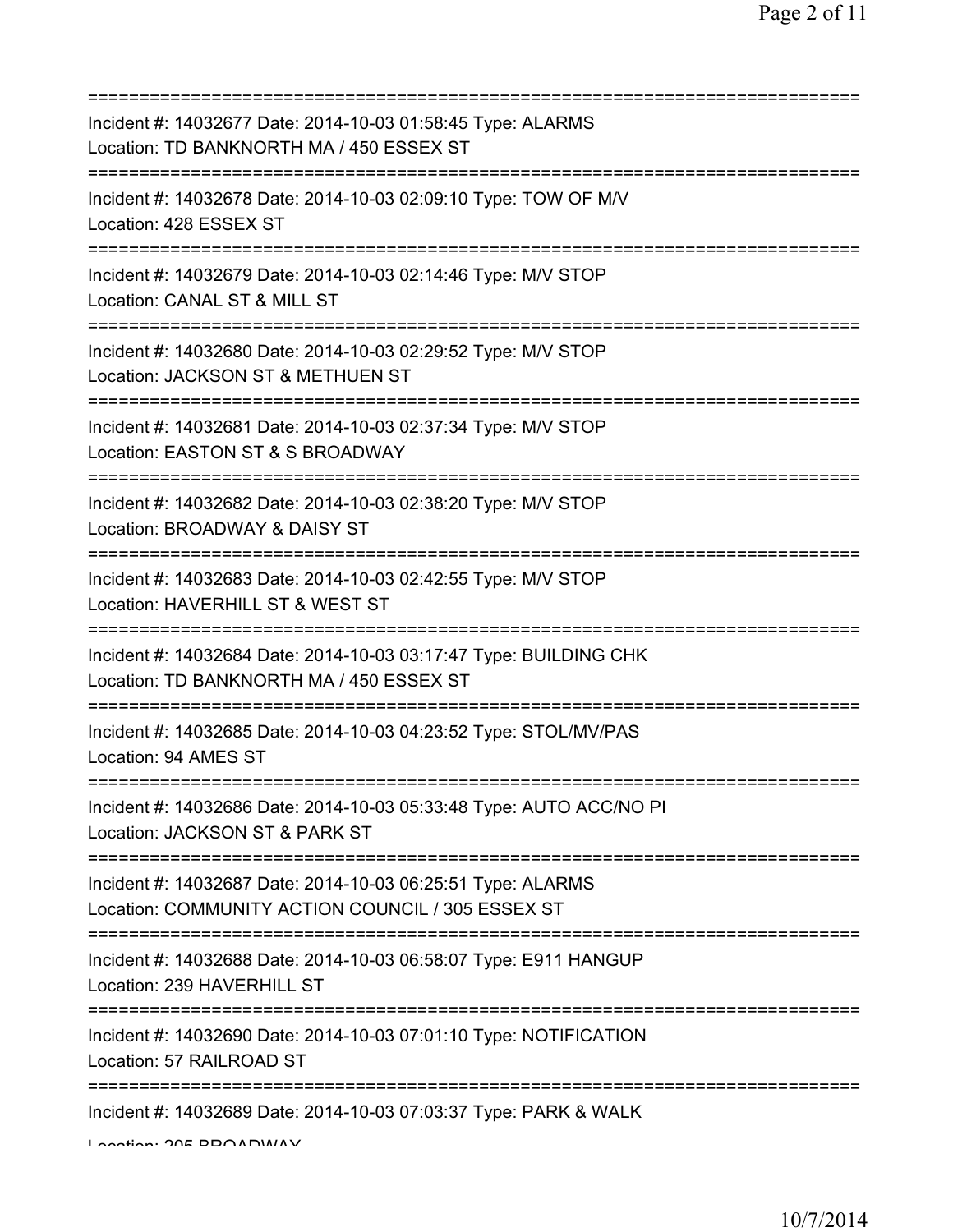| Incident #: 14032691 Date: 2014-10-03 07:14:10 Type: M/V STOP<br>Location: ESSEX ST & FRANKLIN ST<br>======================                      |
|--------------------------------------------------------------------------------------------------------------------------------------------------|
| Incident #: 14032692 Date: 2014-10-03 08:26:41 Type: MV/BLOCKING<br>Location: 11 LAWRENCE ST                                                     |
| Incident #: 14032693 Date: 2014-10-03 09:00:14 Type: TOW OF M/V<br>Location: 152 PROSPECT ST                                                     |
| Incident #: 14032694 Date: 2014-10-03 09:22:23 Type: UNWANTEDGUEST<br>Location: 37 DUCKETT AV<br>======================================          |
| Incident #: 14032695 Date: 2014-10-03 09:24:00 Type: TOW OF M/V<br>Location: 7 WILLIAM ST                                                        |
| ===========================<br>Incident #: 14032696 Date: 2014-10-03 09:32:47 Type: STOL/MV/PAS<br>Location: 57 RAILROAD ST                      |
| Incident #: 14032697 Date: 2014-10-03 09:37:24 Type: LARCENY/PROG<br>Location: S BROADWAY & SHATTUCK ST<br>======================                |
| Incident #: 14032698 Date: 2014-10-03 09:44:07 Type: MEDIC SUPPORT<br>Location: DENNYS / 160 WINTHROP AV                                         |
| Incident #: 14032699 Date: 2014-10-03 09:54:36 Type: AUTO ACC/PI<br>Location: ANDOVER ST & FOSTER ST                                             |
| Incident #: 14032700 Date: 2014-10-03 09:58:47 Type: ABAND MV<br>Location: EXETER ST & PHILLIPS ST                                               |
| Incident #: 14032701 Date: 2014-10-03 10:00:49 Type: GENERAL SERV<br>Location: 80 BODWELL ST                                                     |
| Incident #: 14032702 Date: 2014-10-03 10:11:48 Type: CK WELL BEING<br>Location: 237 BRUCE ST                                                     |
| ====================================<br>Incident #: 14032703 Date: 2014-10-03 10:13:35 Type: AUTO ACC/UNK PI<br>Location: FARLEY ST & S BROADWAY |
| Incident #: 14032704 Date: 2014-10-03 10:29:47 Type: NEIGHBOR PROB                                                                               |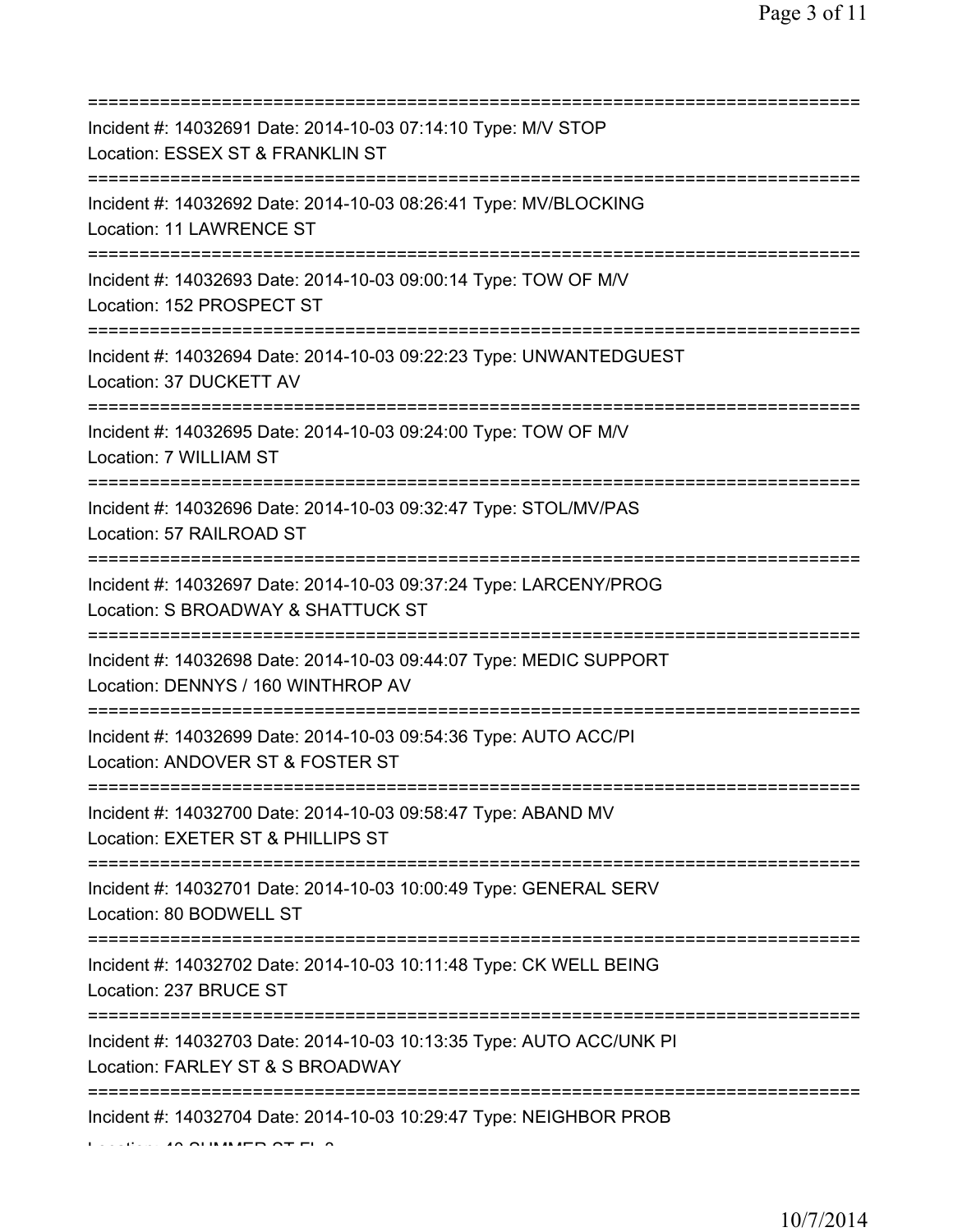=========================================================================== Incident #: 14032705 Date: 2014-10-03 10:32:02 Type: INVESTIGATION Location: 54 SARGENT ST =========================================================================== Incident #: 14032707 Date: 2014-10-03 10:49:54 Type: ALARM/BURG Location: SULLIVAN ANTENNA + ALARM / 27 MIDLAND ST =========================================================================== Incident #: 14032706 Date: 2014-10-03 10:50:34 Type: AUTO ACC/NO PI Location: 118 S UNION ST =========================================================================== Incident #: 14032708 Date: 2014-10-03 10:52:14 Type: RECOV/STOL/MV Location: 139 MAY ST =========================================================================== Incident #: 14032709 Date: 2014-10-03 10:53:18 Type: M/V STOP Location: 205 BROADWAY =========================================================================== Incident #: 14032710 Date: 2014-10-03 11:04:29 Type: UNWANTEDGUEST Location: SEVEN ELEVEN / 370 BROADWAY =========================================================================== Incident #: 14032711 Date: 2014-10-03 11:06:07 Type: BUILDING CHK Location: 97 CHESTER ST =========================================================================== Incident #: 14032712 Date: 2014-10-03 11:12:32 Type: ALARM/BURG Location: 55 STEINER ST =========================================================================== Incident #: 14032713 Date: 2014-10-03 11:19:05 Type: INVEST CONT Location: 232 WALNUT ST =========================================================================== Incident #: 14032715 Date: 2014-10-03 11:35:03 Type: MISSING PERS Location: SOUTH UNION STREET & BAILEY STREET #3 =========================================================================== Incident #: 14032714 Date: 2014-10-03 11:37:08 Type: M/V STOP Location: BROADWAY & HAVERHILL ST =========================================================================== Incident #: 14032716 Date: 2014-10-03 11:47:33 Type: ALARMS Location: 12 MT VERNON CIR =========================================================================== Incident #: 14032717 Date: 2014-10-03 11:47:39 Type: MAL DAMAGE Location: 49 KINGSTON ST #1 =========================================================================== Incident #: 14032718 Date: 2014-10-03 11:59:06 Type: LIC PLATE STO

Location: 18 SCHOOL ST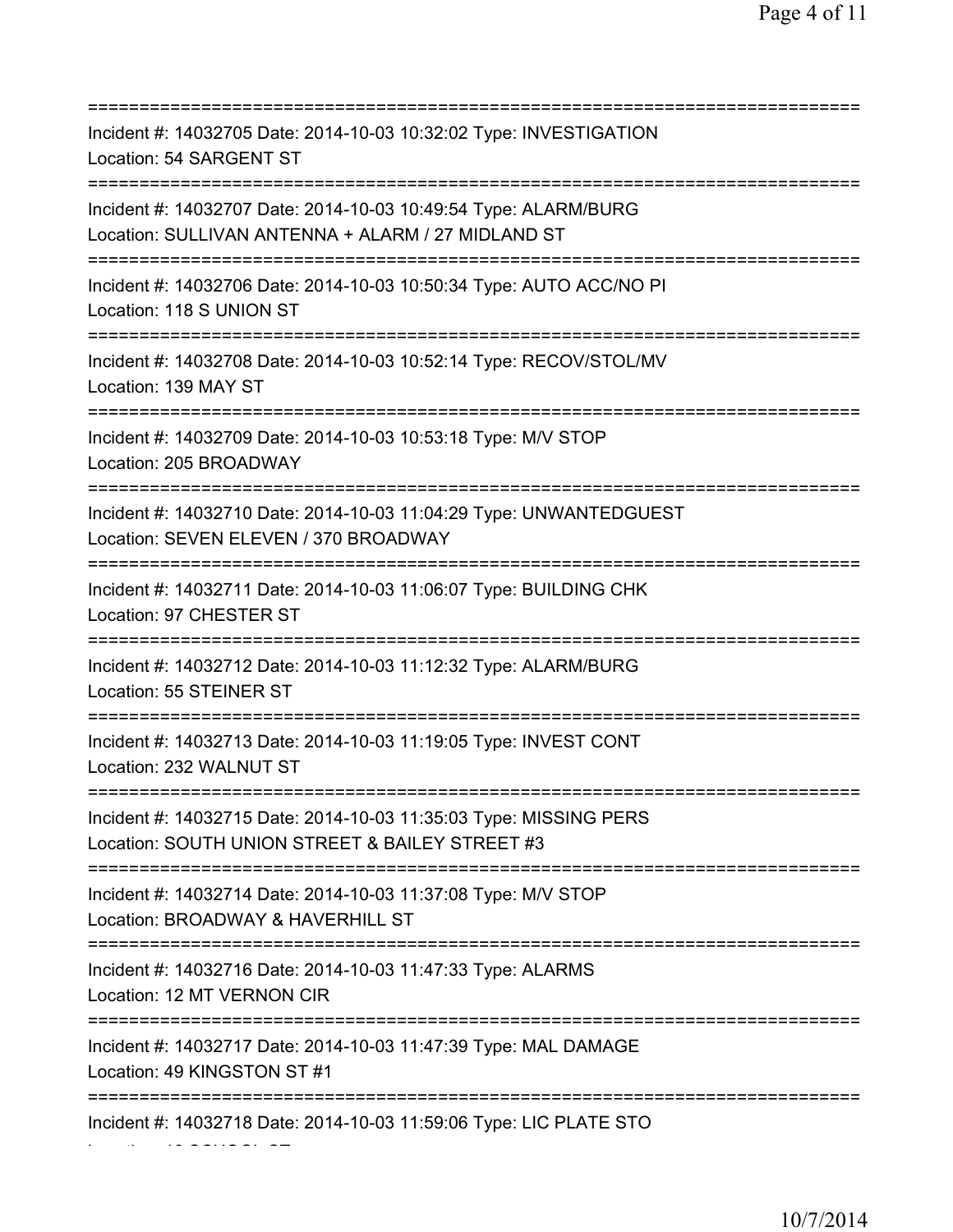| Incident #: 14032719 Date: 2014-10-03 12:01:28 Type: M/V STOP<br>Location: BROADWAY & LOWELL ST                              |
|------------------------------------------------------------------------------------------------------------------------------|
| Incident #: 14032720 Date: 2014-10-03 12:02:49 Type: M/V STOP<br>Location: BROADWAY & TREMONT ST                             |
| ------------------------<br>Incident #: 14032721 Date: 2014-10-03 12:14:41 Type: M/V STOP<br>Location: BROADWAY & CONCORD ST |
| Incident #: 14032722 Date: 2014-10-03 12:15:40 Type: M/V STOP<br>Location: BRADFORD ST & BROADWAY                            |
| Incident #: 14032723 Date: 2014-10-03 12:18:01 Type: TOW/REPOSSED<br>Location: 472 HIGH ST                                   |
| Incident #: 14032724 Date: 2014-10-03 12:28:43 Type: M/V STOP<br>Location: BROADWAY & LOWELL ST                              |
| Incident #: 14032727 Date: 2014-10-03 12:33:24 Type: ROBBERY UNARM<br>Location: ESSEX ST & UNION ST                          |
| Incident #: 14032725 Date: 2014-10-03 12:33:37 Type: M/V STOP<br>Location: HAVERHILL ST & WHITE ST                           |
| Incident #: 14032726 Date: 2014-10-03 12:35:56 Type: DRUG VIO<br>Location: 73 WINTHROP AV                                    |
| Incident #: 14032728 Date: 2014-10-03 12:45:34 Type: ALARM/BURG<br>Location: 21 W KENNETH ST                                 |
| Incident #: 14032729 Date: 2014-10-03 12:45:49 Type: M/V STOP<br>Location: BROADWAY & GREEN ST                               |
| Incident #: 14032730 Date: 2014-10-03 12:53:42 Type: M/V STOP<br>Location: BURGER KING / 187 BROADWAY                        |
| Incident #: 14032731 Date: 2014-10-03 12:56:00 Type: ASSSIT AMBULANC<br>Location: ROMANOS PIZZA / 311 MERRIMACK ST           |
| Incident #: 14032732 Date: 2014-10-03 13:08:33 Type: M/V STOP                                                                |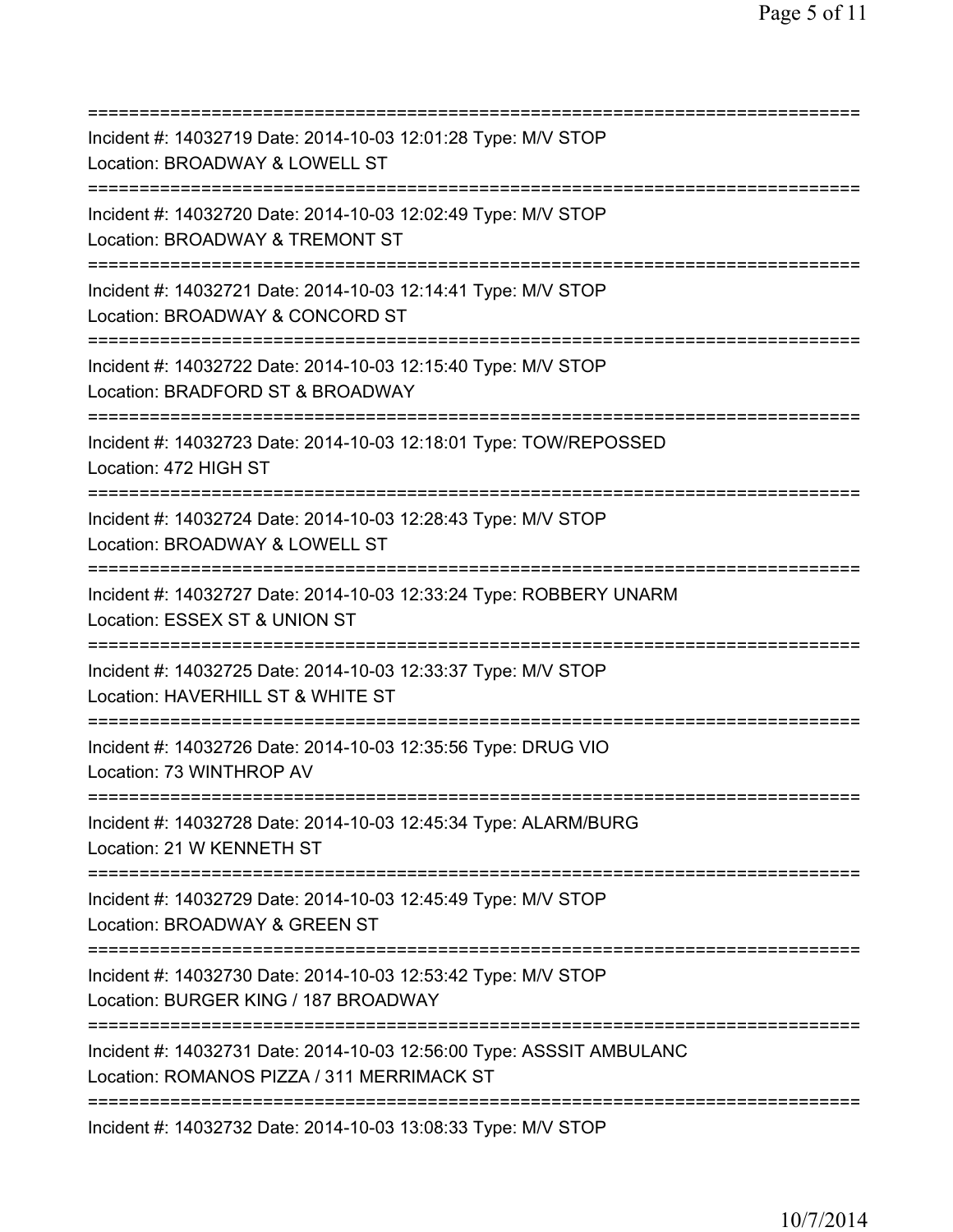=========================================================================== Incident #: 14032733 Date: 2014-10-03 13:09:14 Type: ALARM/BURG Location: 25 PEARL ST =========================================================================== Incident #: 14032734 Date: 2014-10-03 13:11:55 Type: HIT & RUN M/V Location: 32 WATER ST =========================================================================== Incident #: 14032735 Date: 2014-10-03 13:33:25 Type: DISTURBANCE Location: 24 ORCHARD ST =========================================================================== Incident #: 14032736 Date: 2014-10-03 13:37:54 Type: M/V STOP Location: AMES ST & YALE ST =========================================================================== Incident #: 14032737 Date: 2014-10-03 13:57:46 Type: SUS PERS/MV Location: 11 LAWRENCE ST =========================================================================== Incident #: 14032738 Date: 2014-10-03 14:00:20 Type: NOTIFICATION Location: 58 CONGRESS ST =========================================================================== Incident #: 14032739 Date: 2014-10-03 14:02:03 Type: M/V STOP Location: E HAVERHILL ST & HOFFMAN AV =========================================================================== Incident #: 14032741 Date: 2014-10-03 14:03:10 Type: MEDIC SUPPORT Location: 183 PARKER ST FL 1 =========================================================================== Incident #: 14032740 Date: 2014-10-03 14:03:23 Type: DRINKING PUBL Location: 11 LOWELL ST =========================================================================== Incident #: 14032742 Date: 2014-10-03 14:10:16 Type: M/V STOP Location: BROADWAY & LOWELL ST =========================================================================== Incident #: 14032743 Date: 2014-10-03 14:16:33 Type: DISTURBANCE Location: 24 ORCHARD ST =========================================================================== Incident #: 14032744 Date: 2014-10-03 14:20:27 Type: DK (DRUNK) Location: 1 GENERAL ST =========================================================================== Incident #: 14032745 Date: 2014-10-03 14:23:20 Type: HIT & RUN PED Location: 200 COMMON ST =========================================================================== Incident #: 14032746 Date: 2014-10-03 14:25:22 Type: M/V STOP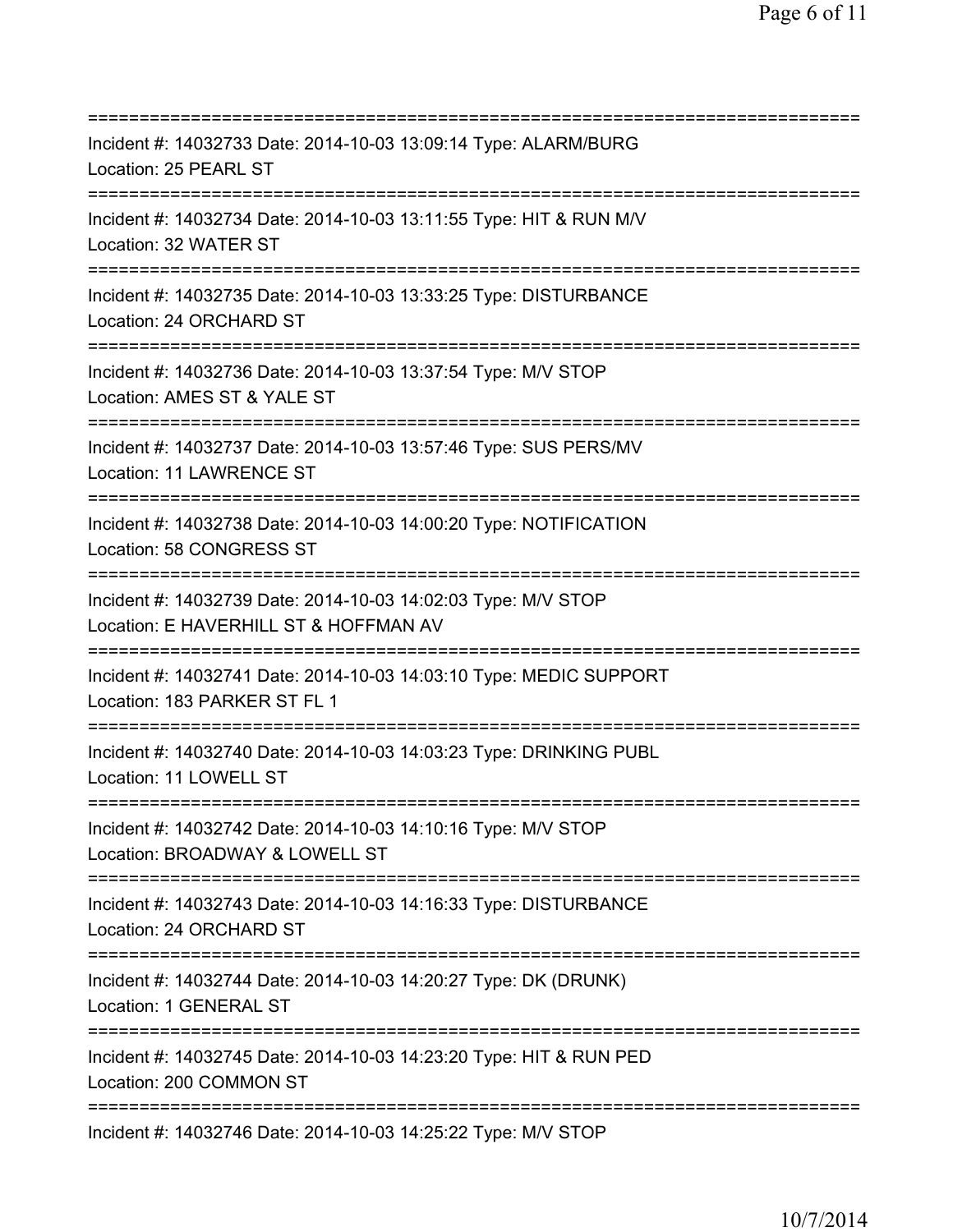Location: HAVERHILL ST & WEST ST =========================================================================== Incident #: 14032747 Date: 2014-10-03 14:29:16 Type: MAN DOWN Location: MANCHESTER ST & WEST ST =========================================================================== Incident #: 14032748 Date: 2014-10-03 14:30:40 Type: 209A/VIOLATION Location: 17 DURHAM ST =========================================================================== Incident #: 14032749 Date: 2014-10-03 14:36:08 Type: ALARM/BURG Location: LAWRENCE FAMILY DEVELOPMENT / 355 HAVERHILL ST =========================================================================== Incident #: 14032750 Date: 2014-10-03 14:47:14 Type: SUS PERS/MV Location: 116 CHESTER ST =========================================================================== Incident #: 14032751 Date: 2014-10-03 14:55:27 Type: AUTO ACC/PI Location: BROADWAY & TREMONT ST =========================================================================== Incident #: 14032752 Date: 2014-10-03 15:04:16 Type: 209A/SERVE Location: 108 SPRINGFIELD ST =========================================================================== Incident #: 14032753 Date: 2014-10-03 15:18:40 Type: LOUD NOISE Location: 26 ROBINSON CT =========================================================================== Incident #: 14032754 Date: 2014-10-03 15:36:37 Type: MEDIC SUPPORT Location: 12 METHUEN ST FL 2 =========================================================================== Incident #: 14032755 Date: 2014-10-03 15:52:55 Type: AUTO ACC/NO PI Location: 110 WACHUSETTS AV =========================================================================== Incident #: 14032756 Date: 2014-10-03 16:03:19 Type: MEDIC SUPPORT Location: 383 HAVERHILL ST #28 =========================================================================== Incident #: 14032758 Date: 2014-10-03 16:04:27 Type: AUTO ACC/NO PI Location: 32 WATER ST =========================================================================== Incident #: 14032757 Date: 2014-10-03 16:05:19 Type: SEX OFFENDER Location: 38 SHATTUCK ST =========================================================================== Incident #: 14032759 Date: 2014-10-03 16:22:12 Type: M/V STOP Location: FRANKLIN ST & HAVERHILL ST ===========================================================================

Incident #: 14032760 Date: 2014 10 03 16:27:41 Type: B&E/MV/PROG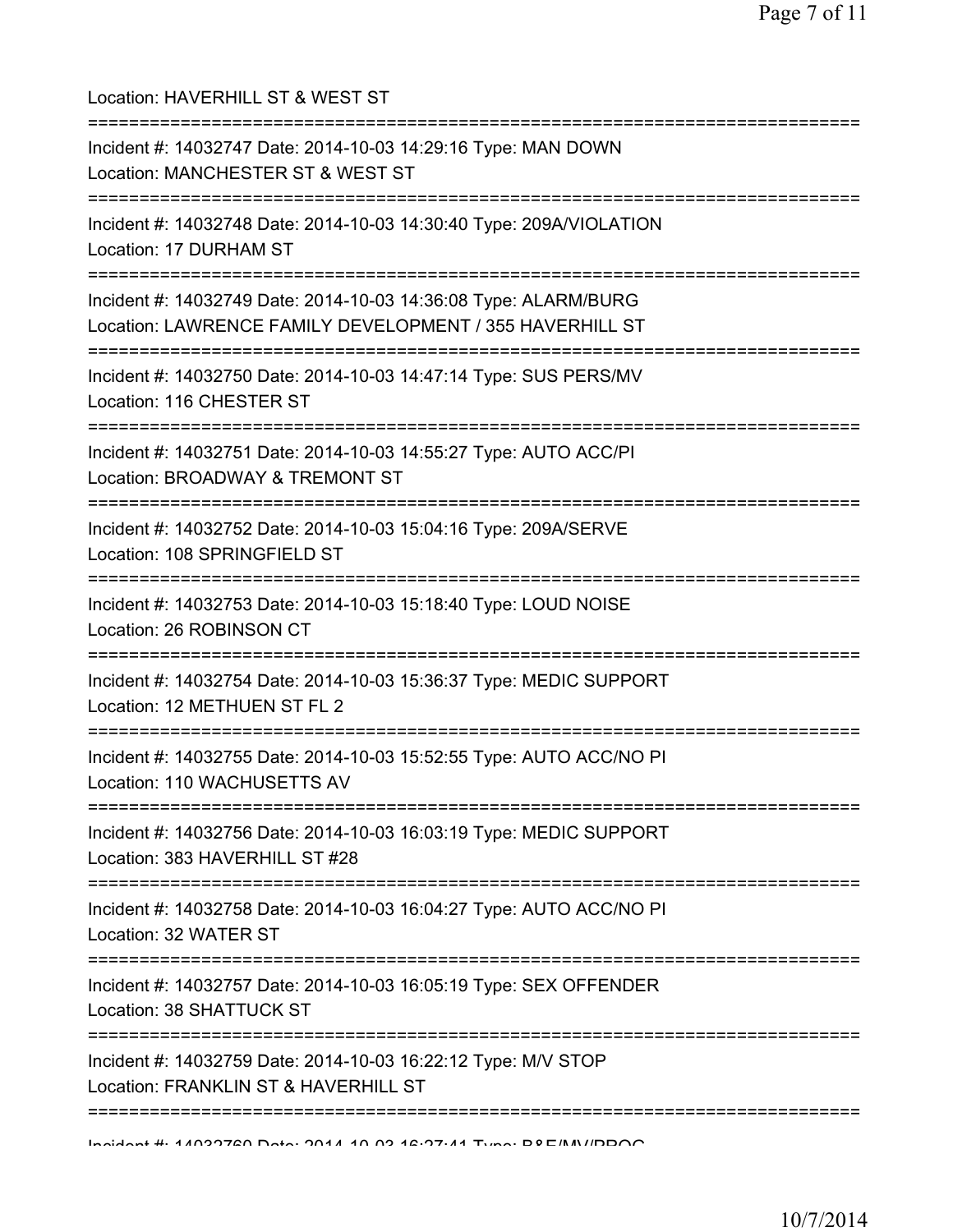Location: 28 EXCHANGE ST #REAR FL 1 =========================================================================== Incident #: 14032761 Date: 2014-10-03 16:41:09 Type: ALARM/HOLD Location: A PLUS SELF STORAGE / 51 S CANAL ST =========================================================================== Incident #: 14032762 Date: 2014-10-03 16:41:30 Type: DOMESTIC/PROG Location: 54 ESSEX ST #APT6 =========================================================================== Incident #: 14032763 Date: 2014-10-03 16:50:28 Type: CK WELL BEING Location: GREATER LAWRENCE FAMILY HEALTH / 73 WINTHROP AV =========================================================================== Incident #: 14032764 Date: 2014-10-03 16:52:04 Type: LOST PROPERTY Location: 2 PLEASANT ST =========================================================================== Incident #: 14032765 Date: 2014-10-03 17:06:18 Type: DISTURBANCE Location: DAIRY QUEEN / 190 S UNION ST =========================================================================== Incident #: 14032766 Date: 2014-10-03 17:09:16 Type: TRESPASSING Location: CVS PHARMACY / 205 S BROADWAY =========================================================================== Incident #: 14032767 Date: 2014-10-03 17:14:46 Type: INVESTIGATION Location: 70 N PARISH RD =========================================================================== Incident #: 14032768 Date: 2014-10-03 17:16:19 Type: LARCENY/PAST Location: 428 ESSEX ST =========================================================================== Incident #: 14032769 Date: 2014-10-03 17:19:16 Type: HIT & RUN M/V Location: HEAVENLY DONUTS / 262 ESSEX ST =========================================================================== Incident #: 14032770 Date: 2014-10-03 17:27:18 Type: B&E/PAST Location: 33 RIDGEWOOD CIR =========================================================================== Incident #: 14032771 Date: 2014-10-03 17:36:10 Type: LOST PROPERTY Location: 9 LEA ST =========================================================================== Incident #: 14032772 Date: 2014-10-03 18:07:28 Type: M/V STOP Location: GARDEN ST & UNION ST =========================================================================== Incident #: 14032773 Date: 2014-10-03 18:08:41 Type: M/V STOP Location: ANDOVER ST & STATE ST ===========================================================================  $11.41000774$  Dete: 2014 10 00 10 04 17 Type: MALOTOD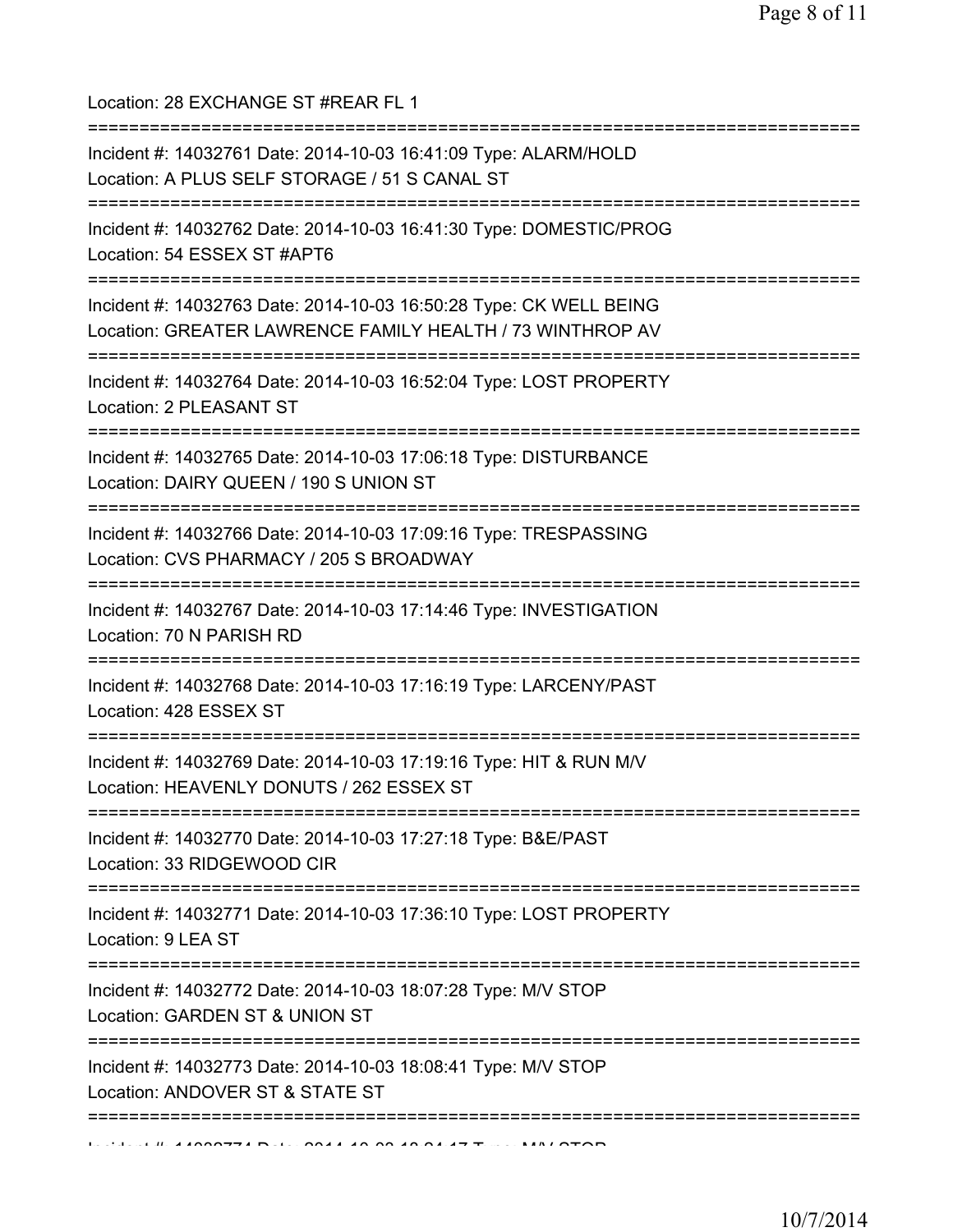| Location: CAMBRIDGE ST & WINTHROP AV                                                                                                                    |
|---------------------------------------------------------------------------------------------------------------------------------------------------------|
| Incident #: 14032775 Date: 2014-10-03 18:30:48 Type: HIT & RUN M/V<br>Location: LAWRENCE ST & OAK ST<br>================<br>-----------                 |
| Incident #: 14032776 Date: 2014-10-03 18:38:28 Type: B&E/PAST<br>Location: 42 ANDOVER ST                                                                |
| Incident #: 14032777 Date: 2014-10-03 19:11:12 Type: ALARM/HOLD<br>Location: RESD; LEON / 174 ABBOTT ST                                                 |
| Incident #: 14032778 Date: 2014-10-03 19:15:31 Type: ALARM/BURG<br>Location: COMMENWEALTH / 2 COMMONWEALTH DR<br>====================================== |
| Incident #: 14032779 Date: 2014-10-03 19:24:06 Type: UNWANTEDGUEST<br>Location: 45 MORTON ST #B FL 1                                                    |
| Incident #: 14032780 Date: 2014-10-03 19:31:20 Type: AUTO ACC/PI<br>Location: ANDOVER ST & CARLETON ST<br>==========================                    |
| Incident #: 14032781 Date: 2014-10-03 19:42:07 Type: NOISE ORD<br>Location: 25 ROBINSON CT                                                              |
| Incident #: 14032782 Date: 2014-10-03 19:46:18 Type: FIGHT<br>Location: MCDONALDS / 50 BROADWAY                                                         |
| ========================<br>Incident #: 14032783 Date: 2014-10-03 19:52:31 Type: NOISE ORD<br>Location: 237 BAILEY ST #BACK                             |
| Incident #: 14032784 Date: 2014-10-03 19:58:16 Type: MAN DOWN<br>Location: 459 HAMPSHIRE ST                                                             |
| Incident #: 14032785 Date: 2014-10-03 20:20:22 Type: M/V STOP<br>Location: BASSWOOD ST & HEMLOCK ST                                                     |
| Incident #: 14032786 Date: 2014-10-03 20:23:38 Type: M/V STOP<br>Location: 205 BROADWAY                                                                 |
| Incident #: 14032787 Date: 2014-10-03 20:26:11 Type: UNWANTEDGUEST<br>Location: 45 MORTON ST                                                            |
|                                                                                                                                                         |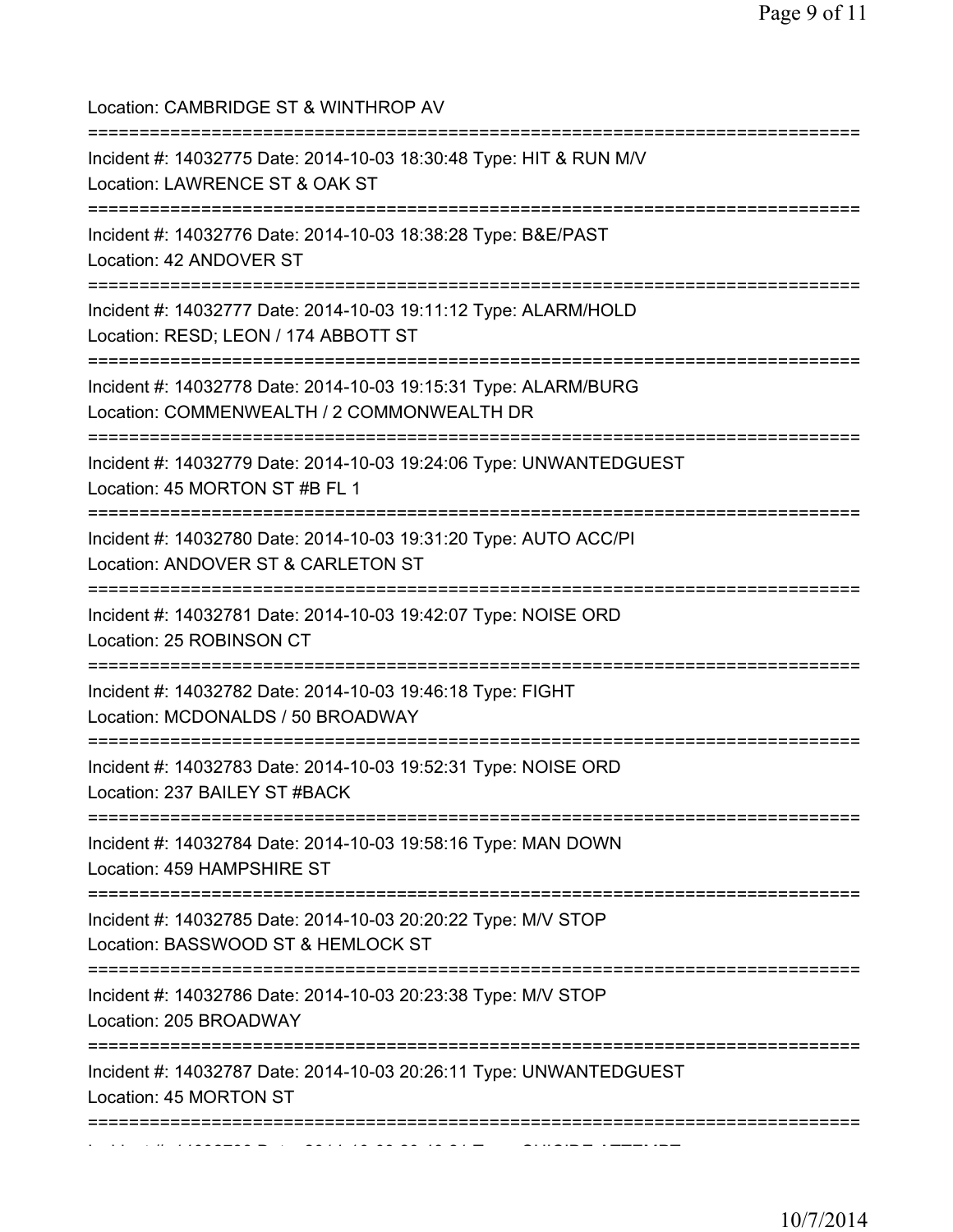Location: DAYBREAK SHELTER / 19 WINTER ST

=========================================================================== Incident #: 14032789 Date: 2014-10-03 20:52:53 Type: ALARM/BURG Location: REGISTRY OF MOTOR VEHICLES / 73 WINTHROP AV =========================================================================== Incident #: 14032790 Date: 2014-10-03 21:03:29 Type: MEDIC SUPPORT Location: WEST ST =========================================================================== Incident #: 14032791 Date: 2014-10-03 21:17:46 Type: DISORDERLY Location: HAVERHILL ST & JACKSON ST =========================================================================== Incident #: 14032792 Date: 2014-10-03 21:21:30 Type: ALARM/HOLD Location: EBLEN STORE/978327503 / 490 ESSEX ST =========================================================================== Incident #: 14032793 Date: 2014-10-03 21:25:03 Type: SUS PERS/MV Location: ANDOVER ST & SHAWSHEEN RD =========================================================================== Incident #: 14032794 Date: 2014-10-03 21:39:21 Type: NEIGHBOR PROB Location: 8 ATKINSON ST =========================================================================== Incident #: 14032795 Date: 2014-10-03 21:52:39 Type: M/V STOP Location: FERN ST & LAWRENCE ST =========================================================================== Incident #: 14032796 Date: 2014-10-03 21:57:14 Type: TOW OF M/V Location: LAWRENCE ST & SARATOGA ST =========================================================================== Incident #: 14032797 Date: 2014-10-03 21:59:02 Type: CK WELL BEING Location: 209 PROSPECT ST FL 2 =========================================================================== Incident #: 14032798 Date: 2014-10-03 22:07:26 Type: NOISE ORD Location: 45 FULTON ST =========================================================================== Incident #: 14032799 Date: 2014-10-03 22:13:02 Type: NOISE ORD Location: 390 AMES ST =========================================================================== Incident #: 14032800 Date: 2014-10-03 22:28:00 Type: WOMAN DOWN Location: SOVERIGN BANK / 555 BROADWAY =========================================================================== Incident #: 14032801 Date: 2014-10-03 22:41:51 Type: M/V STOP Location: BROADWAY & ESSEX ST ===========================================================================